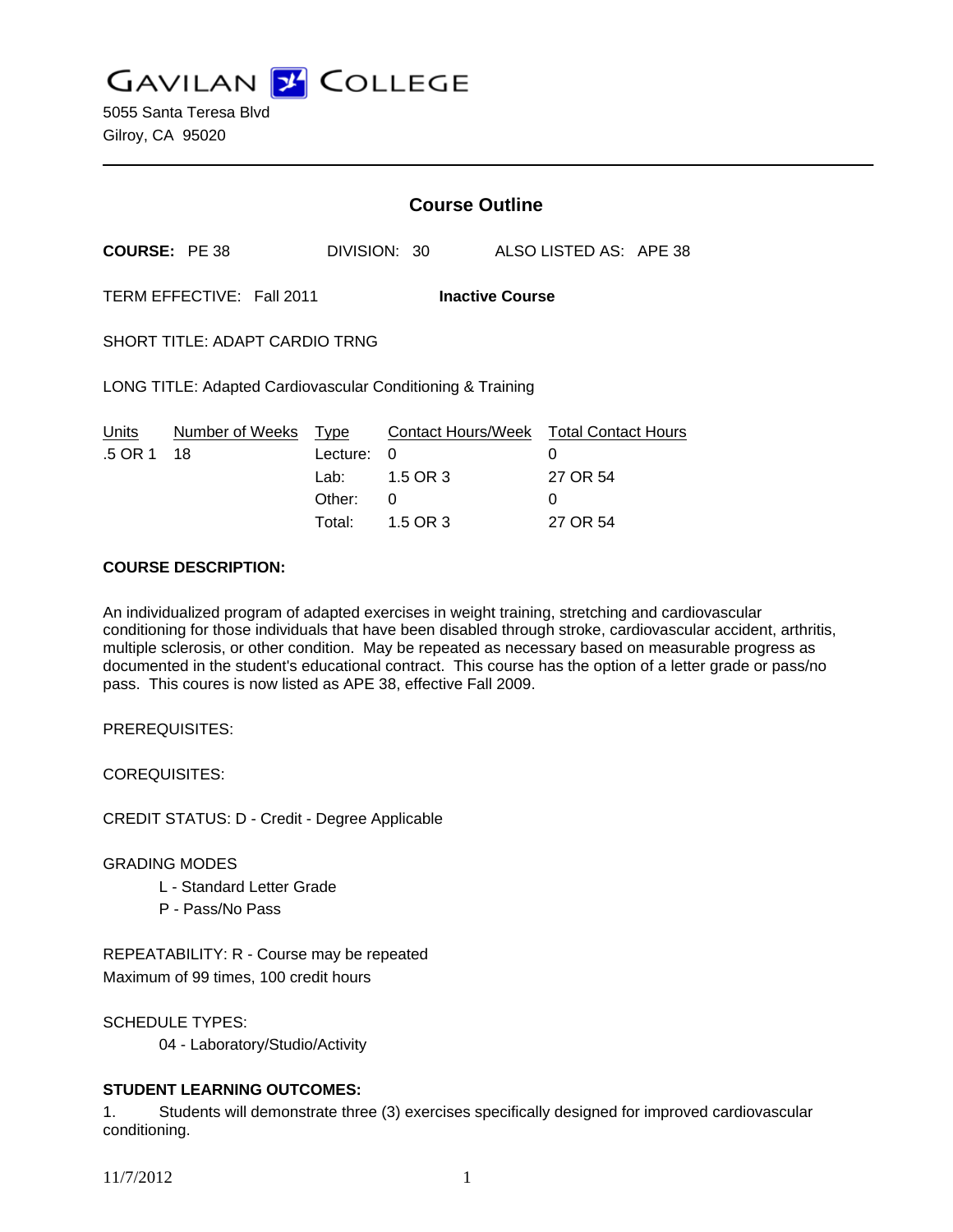ILO: 6,1,4,2

Measure: instructor observation, class participation, oral report, performance exam.

2. Student will read, comprehend and discuss various handouts related to aerobic exercises.

ILO: 1,2,4

Measure: instructor observation, class participation, oral report

3. Students will demonstrate a 10 minute warm up routine.

ILO: 6,1,4

Measure: instructor observation, class participation, oral report, performance exam

4. Students will discuss five (5) safety rules associated with use of adapted equipment.

ILO: 1,2,4

Measure: instructor observation, class participation, oral report

# **CONTENT, STUDENT PERFORMANCE OBJECTIVES, OUT-OF-CLASS ASSIGNMENTS**

Inactive Course: 05/12/2008

## 3-6 Hours

Students will review course content, expectations and grading procedures. Use of equipment, safety procedures and injury risks are discussed. Proper treatment of injuries and causes of common injuries related to weight training and conditioning. Understanding of unsafe/high risk movements. Proper use of equipment including entering and exiting of fitness room, asking for assistance when necessary. Pay particular attention to equipment that is motorized. SPO: Students will review course content, expectations and grading procedures. Students will identify unsafe or high risk movements during exercise.

## 3-6 Hours

Introduce warm up and cooling down procedures. Proper techniques for stretching during warm up and cool down. List of exercises used on a daily basis. SPO: Students will perform warm up and cool down exercises specific to their needs.

## 3.5-7 Hours

Construct and maintain a fitness conditioning program. Long and short term goals discussed. Students will be individually evaluated and activities will be developed. Introduce group and individual routines for aerobic exercise. SPO: Students will develop an exercise plan specific to their needs. Assess areas of physical fitness strengths and weaknesses and prioritize those areas to be addressed. SPO: Students will identify strengths and weaknesses specific to physical exercise.

## 3-6 Hours

Introduction of additional flexibility exercises. Review treatment for stretching injuries, i.e. the use of heat and cold for injury treatment. Evaluate students for progress and update plans. Discuss motivational techniques and factors that affect exercise adherence. Define exercise behavior, belief and attitude. SPO: Students will perform the additional flexibility exercise correctly. Students will identify factors related to their own exercise behavior.

# 4-8 Hours

Introduction of wheelchair or seated calisthenics. Use of wheelchair or seated accessible exercise machines. Discuss safety procedures and related transfer issues of wheelchair students. Proper techniques of weight training, use of cuffs, straps, holders for wheelchair students. List problems and possible solutions associated with difficulties in use of equipment. SPO: Students will demonstrate proper techniques for calisthenics specific to their needs. Students will identify challenges, alternatives and solutions related to their own specific adapted needs.

## 4.5-9 Hours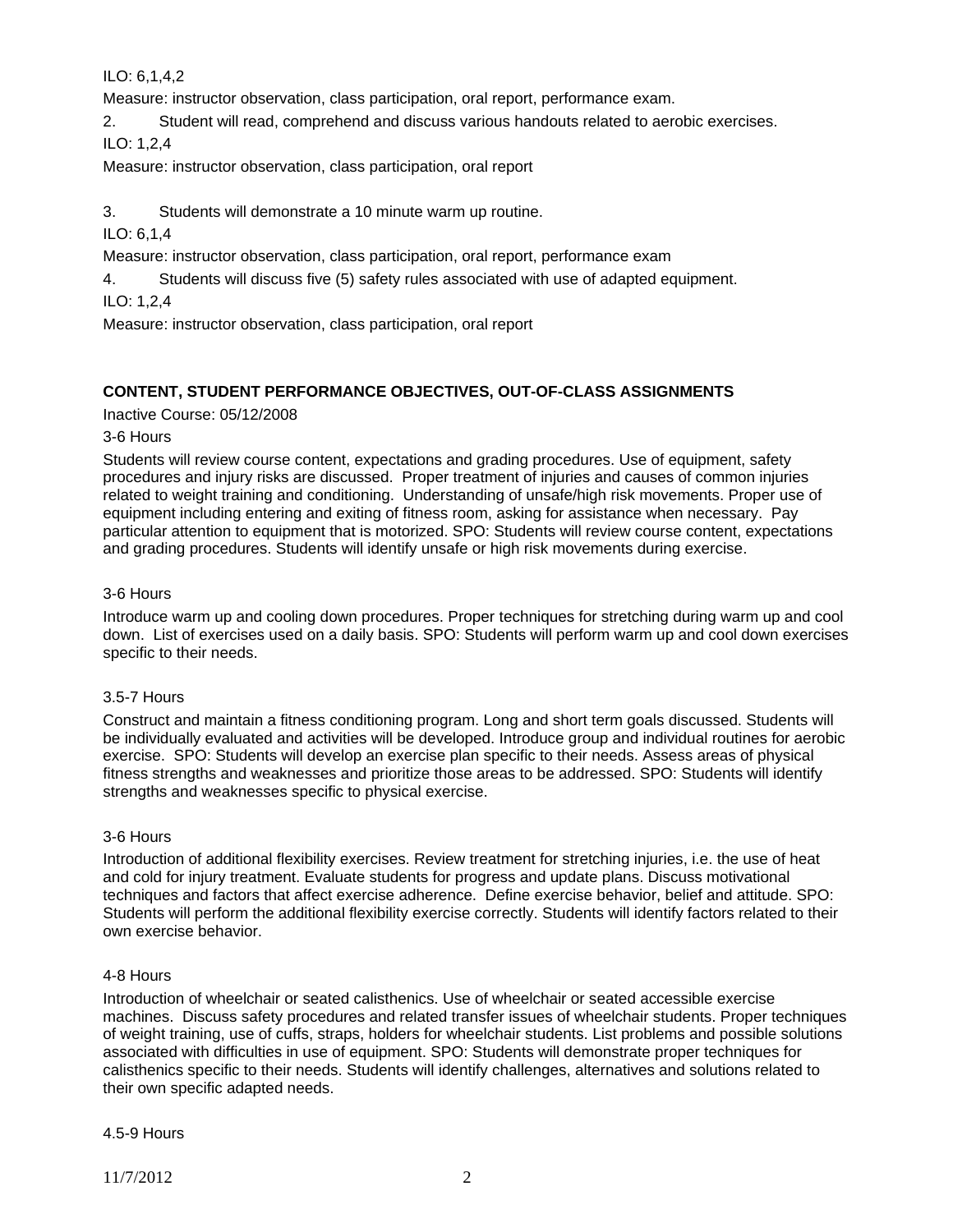Introduction to stretching and endurance activities related to large and small muscle groups. Exercises using parallel bars and standing frame. Safety issues related to standing frame, i.e. the need for a second person while using standing frame. Introduction to proper body mechanics - postural alignment. SPO: Student will practice proper stretching and endurance activities specific to their individual plan.

#### 3-6 Hours

Introduce additional stretching aerobic exercises (supine/prone). Wheelchair transfer to table mat. Safety methods in transferring to exercise mat. Roll and squirm exercises. Balance exercises, i.e. roll and tuck. Use of abdominal muscles for stabilization, i.e. obliques, rectus abdominals. SPO: Students will practice stretching exercises that will improve abdominal muscle strength and conditioning.

#### 2-4 Hours

Discuss benefits of fitness development. Discuss symptoms of overtraining. Review and discuss the importance of exercise. SPO: Students will explain the benefits of fitness.

#### 2 Hours

Final Exam. Evaluation of student short and long term goals. The course is individualized and student performance objectives will vary as determined by the nature and degree of a student's disability. SPO: Students will be expected to address goals at a level agreed upon in the Student Educational Contract.

# **METHODS OF INSTRUCTION:**

Through individual assessment and testing for individual improvement, activities will be coordinated to fit the needs of each student. Individual evaluations will be the basis of grading.

## **REPRESENTATIVE TEXTBOOKS:**

METHODS OF INSTRUCTION:

Through individual assessment and testing for individual improvement, activities will be coordinated to fit the needs of each student. Individual evaluations will be the basis of grading.

## **METHODS OF EVALUATION:**

This is a degree-applicable course, but substantial writing assignments are NOT appropriate, because the course primarily: Involves skill demonstrations or problem solving The problem-solving assignments required: None The types of skill demonstrations required: Class performance Performance exams The types of objective examinations used in the course: True/false Other: Oral exam Other category: None The basis for assigning students grades in the course: Writing assignments: 0% - 0% Problem-solving demonstrations: 0% - 0% Skill demonstrations: 50% - 80% Objective examinations: 20% - 50%